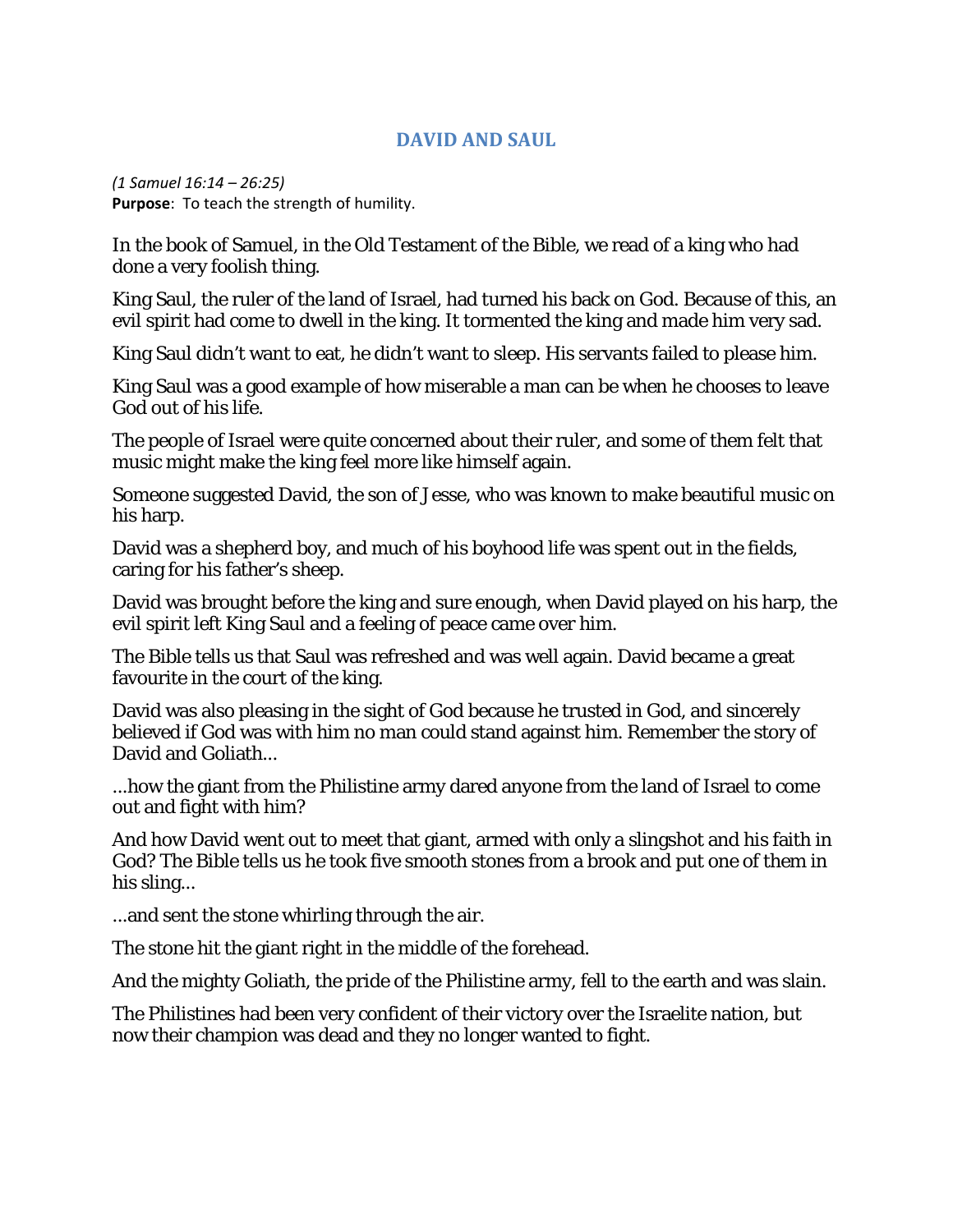Yes, David had won a great victory – not in his own strength, but in the strength of the Lord. And the people of Israel loved the shepherd boy for the service he had done to his country.

But King Saul was unhappy about David being so highly praised. He was jealous of such popularity, and the more the king thought about it, the more angry he became.

The beautiful music was no longer a source of comfort to the king. His heart was filled with hate.

One day the king decided all of this had gone far enough. He knew of a way to put a stop to it.

And David narrowly escaped death when Saul hurled his spear at him with all of his might.

Realizing now that King Saul hated him enough to kill him, David knew he must run for his life.

And he fled from the presence of the king before the guards could be told to stop him. But where?

Where could David go to escape the ruler of the land?

The wilderness might not have appealed to some people, but to a shepherd boy that was the place to go.

And together with a few of his loyal friends, David hid from the king in a cave in a hillside.

But King Saul had made up his mind that David would have to be slain, and preparations were soon being made to track the shepherd boy down.

But finding David proved to be more than the king could do, and he returned to the palace empty handed.

When the danger of the moment was past, David fell on his knees to thank God for protecting him. And he asked his heavenly Father to guide and direct him in the days that were to follow. God told David to make certain preparations to form a little army.

And David did as God had told him to do. He gathered together 600 men. The men were all sizes and shapes, and dressed in all kinds of armour.

No one would ever have guessed that these men could stand against the army of King Saul.

Saul's army was well-armoured and highly trained.

And the king's army far outnumbered David's 600 men.

And Saul felt sure of victory as he viewed his troops. All the odds were in his favour. This time, David would not get away.